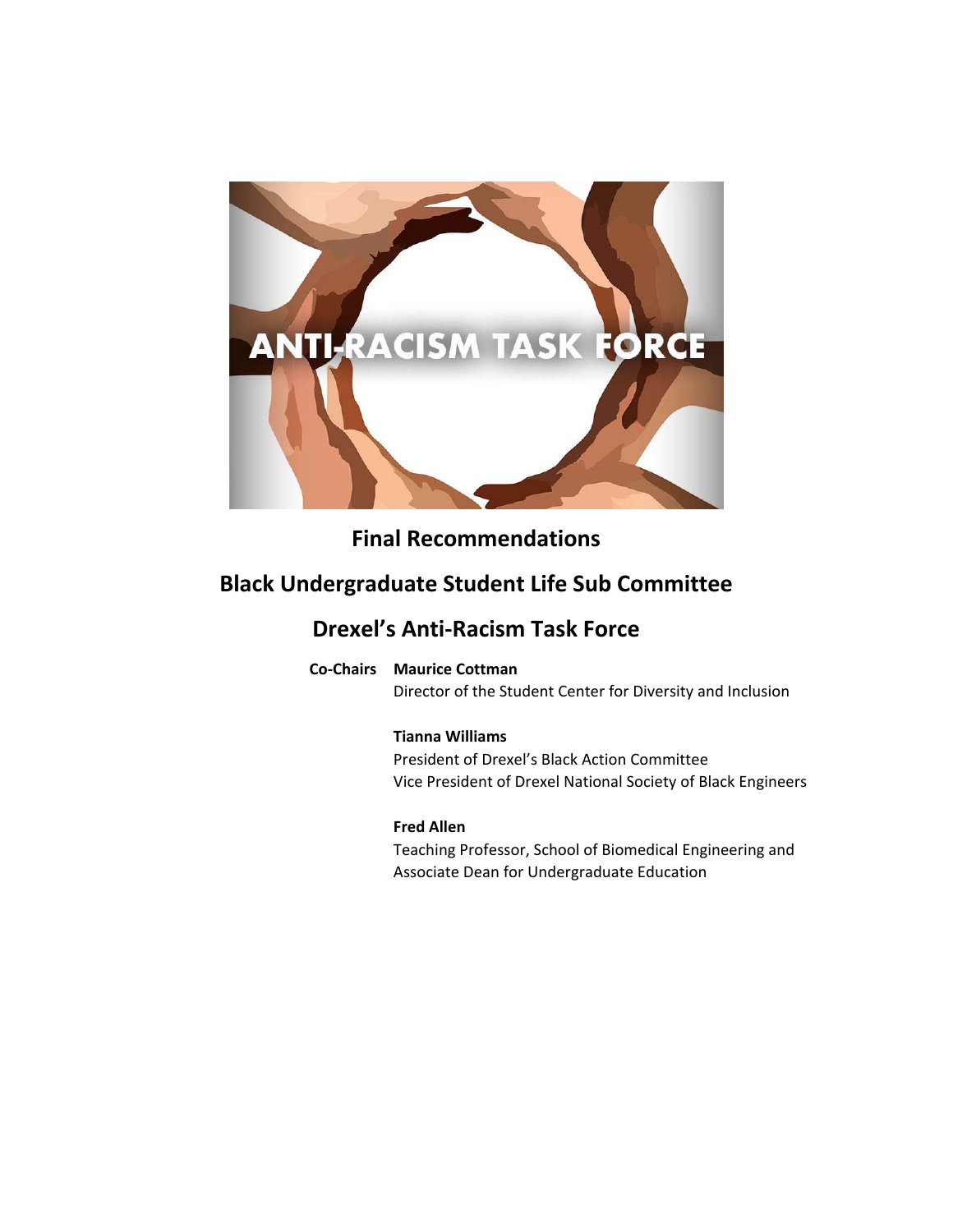### **Contextualization of the Text**

This committee exists to find solutions to improve the student experience for marginalized, particularly Black and Brown, communities at Drexel. Our goal is to enhance Drexel from all angles: from Education, including faculty, staff and curriculum; to housing; to relations with OED; to student spaces and more. We aim to drive Drexel to support its students holistically, enhance community relations, eliminate barriers and foster transparency between students and the institution, and maintain needed physical space for Drexel's Black communities.

Drexel University, as a historically predominantly white institution, has operated since its founding under the mantle of systemic racism and white supremacy. BIPOC and other marginalized members of the Drexel community face fundamental inequities in almost all areas. Therefore, Drexel must commit to reimagining its policies, procedures and culture; we must be proactive and forge our own path in the name of equity and justice for all members of the community.

Though we have compartmentalized some issues we have identified that undergraduate students here face, it is to be understood that they are all related to one another. These problems coexist in influence each other and as such must all be dealt with to the best of Drexel's ability. The limitations and precedents of other organizations and universities should be mere considerations, not impediments in the face of progress in our community. Drexel must strive to be at the forefront of change, equality and diversity rather than simply a follower of modicum efforts.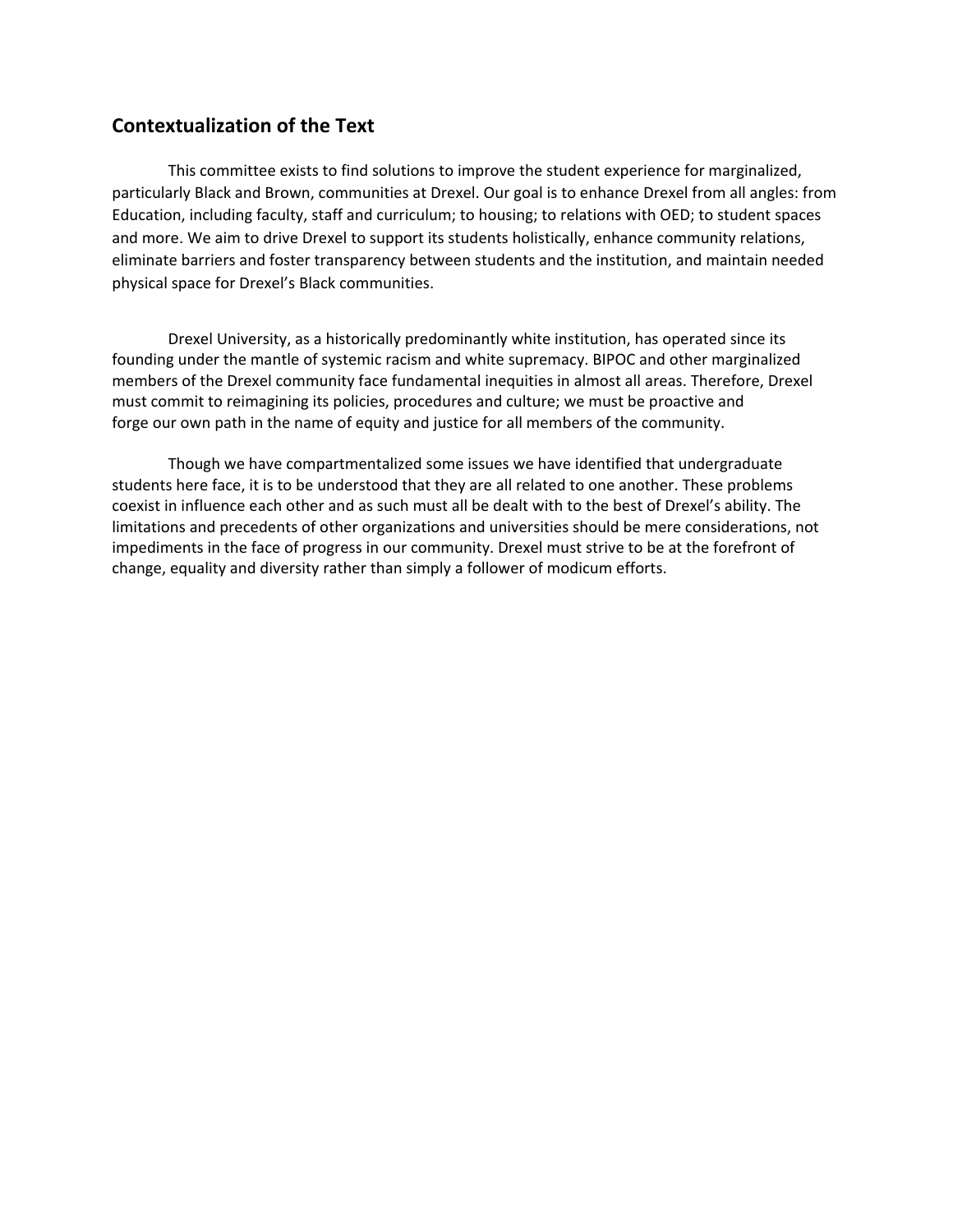## **Implement University Wide Anti‐Bias and Anti‐Racist Training**

**Recommendation:** Long before the racial eruption of 2020 Drexel has dealt with a race issue and those issues are directed toward people of color. We must start the process from day one or even from moment zero (before people even inhabit the campus) through education. Like the other Drexel safety initiatives like the Active Shooter modules that are mandatory so should these. We are suggesting an early and continuous approach to these trainings not just for requested parties. These trainings should be mandatory for Every University 101 and Civic 101 course.

As we continue to roll out more trainings, we are also requesting that the university modules be revamped and updated yearly. Drexel highlights and stands on the back of our co‐op program and because of this we must request mandatory anti‐bias and anti‐racist training for all companies we partner with. In 2020 the College of Engineering held a student only panel for the entire school where it was revealed by everyone who spoke that bias and discrimination is normal for each of them during their co‐op cycles. If we continue to use co‐op as a shining example of the great things Drexel produces, we must make sure that they are living up to the same ideals we are instilling on campus. Finally, there should be co‐op evaluations for all students after their cycle is complete in collaboration with the IDEA committee through Steinbright.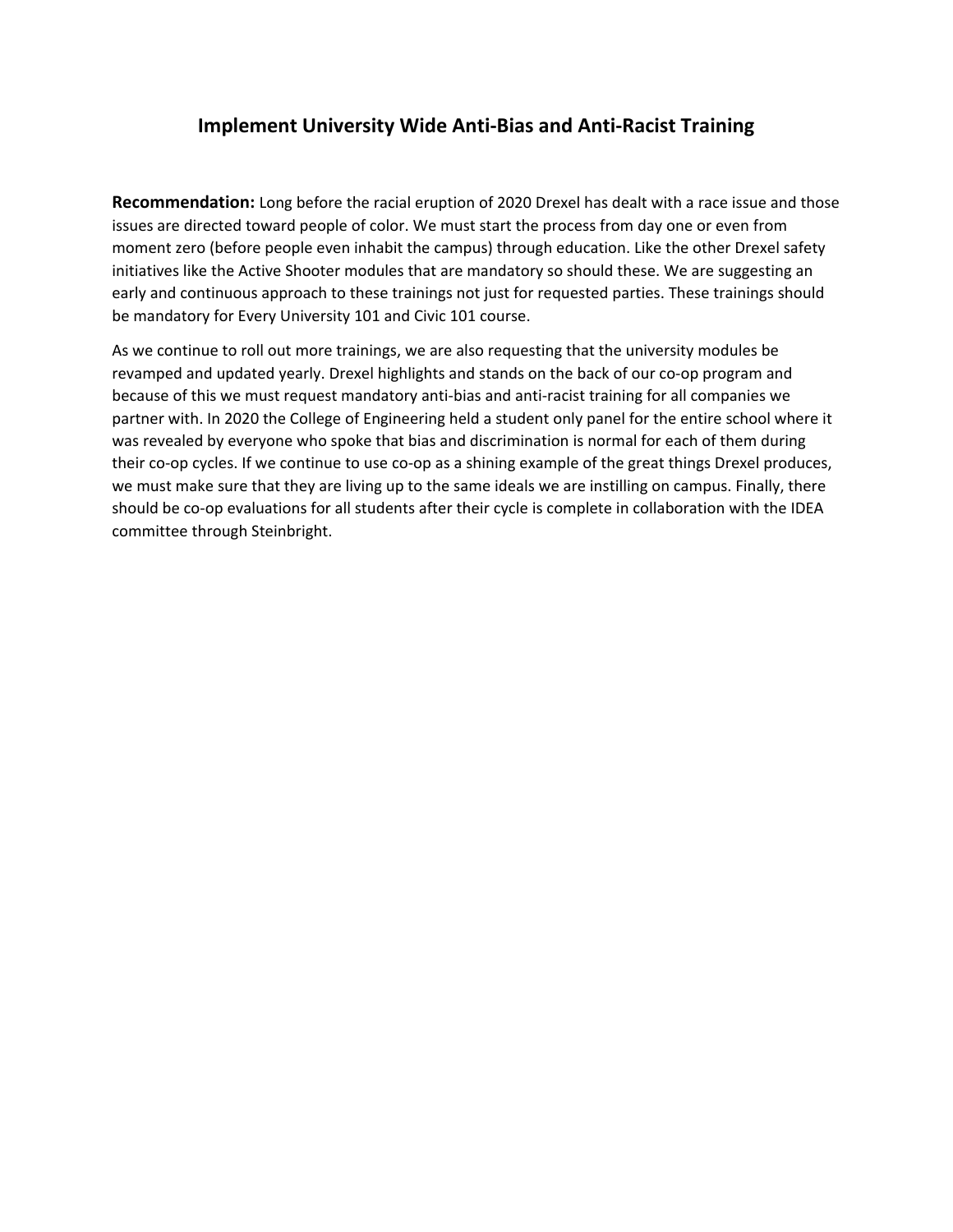## **Investing and Uplifting Black Student Organizations**

**Recommendation:** Historically, our Black recognized student organizations have been under funded. Without access to a certain tier of money the growth and development of these organizations can easily be stunted. SAFAC is the student lead organization that decides how every recognized student organization will be funded each year. We need them to be willing to reevaluate their process to make it more equitable for the students who consistently hit the glass ceiling of the allocation process.

The second leg of this race is creating a partnership with Institutional Advancement for donation purposes that would create a pot specifically for our student organizations of color. Finally, to increase the balance of said pot we are requesting that a percentage of the institution's endowment be dedicated to this initiative as well as collections from departments and colleges around the university. We are taking a full pronged focus with this request because our moral compass is directed by our money and if each leg of the university from student funding to endowment has skin in the game the greater the prospect of awareness.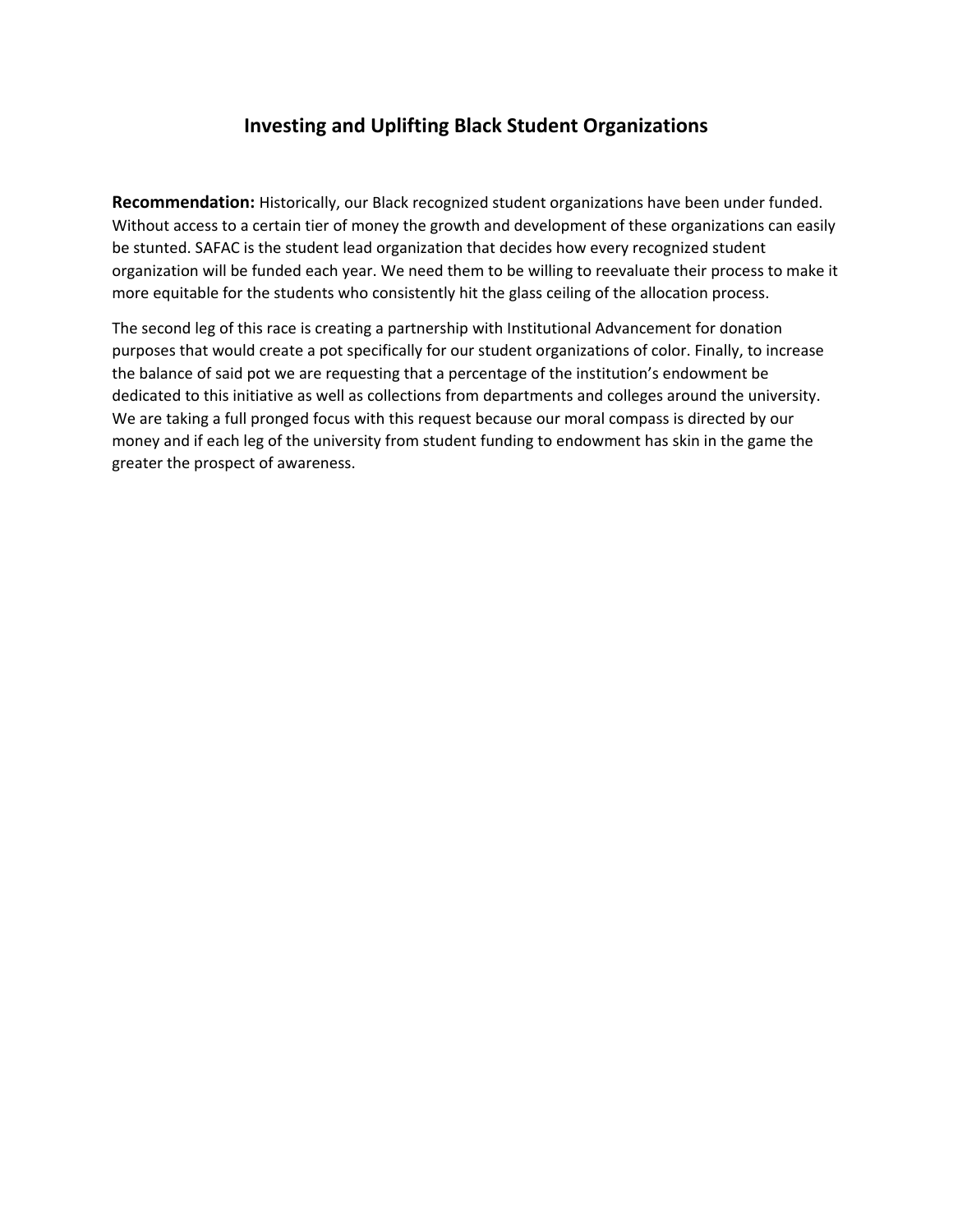## **Improve Counseling Services and Increase of Staff in Important Diversity, Equity, and Inclusion Offices**

**Recommendation:** How can we really connect with the various communities we are attempting to serve if our students do not see people who look like them or who have had similar life experiences? We are proposing a wide scope approach to hiring for The Counseling Center and other departments that focus on DEI. Eventually this will be spread to each college as well because during this process of creating these recommendations it was brought to our attention on multiple occasions that the lack of visible diversity among our professors directly impacts our student's ability to relate and learn.

We have to not only offer the Counseling Center some support with increased staff, but that staff needs to feature more diversity than it currently does. We are requesting diversity on a wholistic level; race, LGBTQIA+, gender among the focuses. Through the various complaints we have uncovered we have come to realize that the lack of representation and support is prevalent throughout the entire university. Often our DEI offices are supported by one professional staff member. Leading to overextending and gaps developing in our systems as well as to a slowed approach to actual change and resolutions.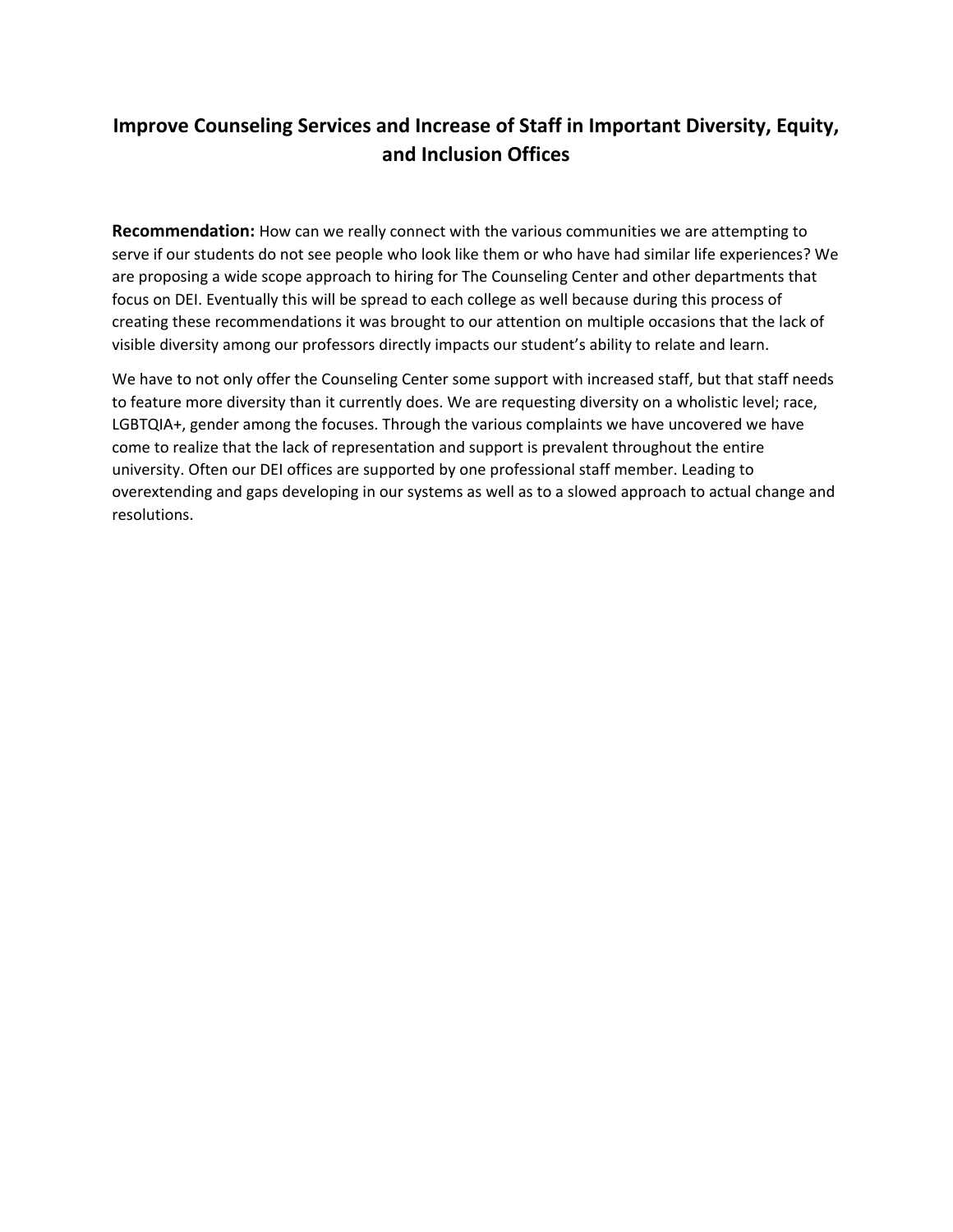#### **Student Financial Assistance**

**Recommendation:** Expand student financial aid assistance and opportunities for employment

It is no secret that students struggle with the financial burden of attending Drexel University, and that this burden is a very distinct obstacle for people of color in our community. It is imperative that Drexel provide financial avenues of support for students who are in need, and to make those avenues widely known. Students having to stress about their finances while getting through college or being made to feel that they were not adequately supported, leads to distrust and unenrollment. Although it was an unprecedented emergency, the covid-19 pandemic sheds some light on the need of many students. 11,205 students were eligible for financial assistance through the CARES Act, and it is important to note that ineligibility wasn't necessarily determined by financial need. Online students, International, PhD and DACA students could not be included. Of the 11,205 students, 47% received the funds (Final CARES Act report). This number could be restricted due to the limited allocation of funds to the university or to students failing to fill out the application. While some of the need was a direct product of the pandemic, it also exacerbated many students' already existing problems.

One possibility could be expanding the Student Emergency Fund. Currently, it is a one-time fund with a cap of \$1000, with awards apparently averaging under \$500. While significant, depending on the emergency facing the student, this would not be enough. Also, the fund states that it cannot be used for recurring expense such as rent. Recurring expenses many times are what students are in need of assistance with. Recurring expenses such as rent and medication can be the difference between a students' life and otherwise. One time funds and grants aren't always sufficient. The emergency fund can be expanded and evaluated based on application, and supplemented with other initiatives.

Other funds and grants to help students in need can be made available, possibly with Alumni funding or partnering with outside organizations and funds. Another way to help the issue is expanding student employment. A lot of students come with an understanding of the existence of work study, and a lot of students don't. First and foremost, the information needs to be clear. Only work study is mentioned on the Drexel Central financial aid page. It's understandable since Drexel Central only handles work study, which is government aid, but being that this is a student's first and possibly only point of contact for financial assistance, it should at least mention the existence of other options. Both work study and student workers are overviewed on Drexel's human resources site. However, the difference between the two, from a student eligibility perspective, is not made clear. This site is giving the information from the perspective of the employer. This can be very confusing for students that are often left out of these initiatives such as international students or students under DACA. More clarity is certainly needed, then the real work of improving and building up the infrastructure for student workers can be done. Creating and opening up more positions, particularly for student workers, is important. There's also the possibility of Drexel partnering with neighboring/community organizations in a program similar to coop to help students find work study/student worker like positions while they attend the university.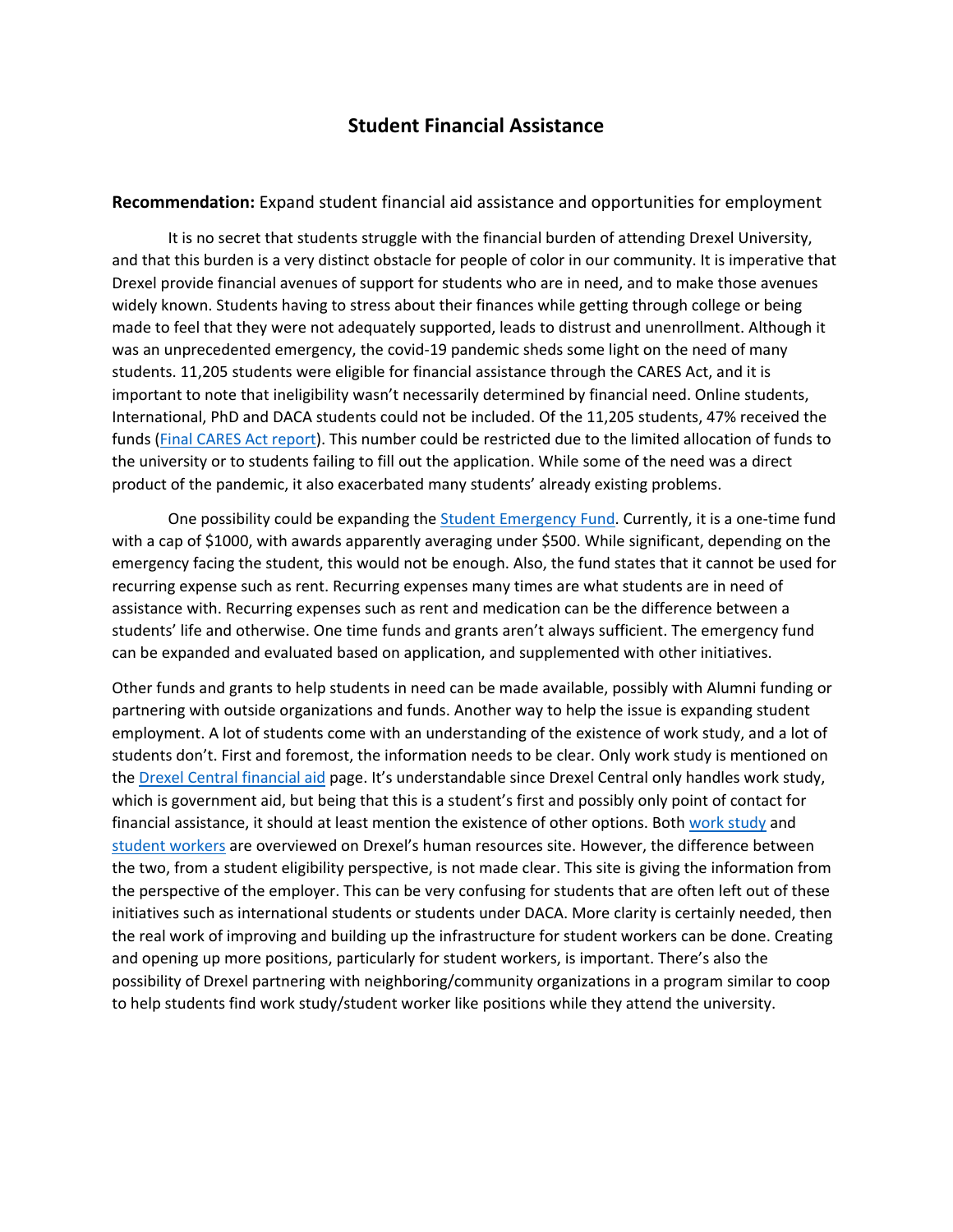### **Alumni Relations**

**Recommendation:** Personalize alumni relations and cross alumni and current student events

Alumni relations begins with current students, undergraduate and graduate. Students are only willing to come back, donate, and continue to be a part of the community if they truly enjoyed their experiences while attending or see worthwhile efforts happening. Our Black students and other marginalized students have overall stressful and complicated experiences during their time attending the university, which is why their retention and alumni presence numbers are understandably lower. Those that do come back often do because of a feeling of obligation and duty to their communities rather than a feeling of want or pride.

Solving alumni relations in the future is hugely dependent on solving all the issues for current students that are being evaluated by the task force. However, there are some ways that alumni involvement initiatives can be improved. Adapting more events and activities to be not just inclusive of current students and alumni members, but purposefully and specifically planned to engage both groups is very important. Examples of where to put these types of events are Homecoming and Alumni weekend.

Some cool initiatives could be an alumni talk series similar to Ted X talks or guest lectures. Also having mentorships and sponsorships to connect current students and alumni. Instead of trying long term mentorship programs, which often fall short, having mentorship/networking events or conferences would be more successful. New initiatives should be planned and advertised holistically across the university, with the Office of Alumni Relations making sure to connect with different departments, offices and student organizations to collaborate.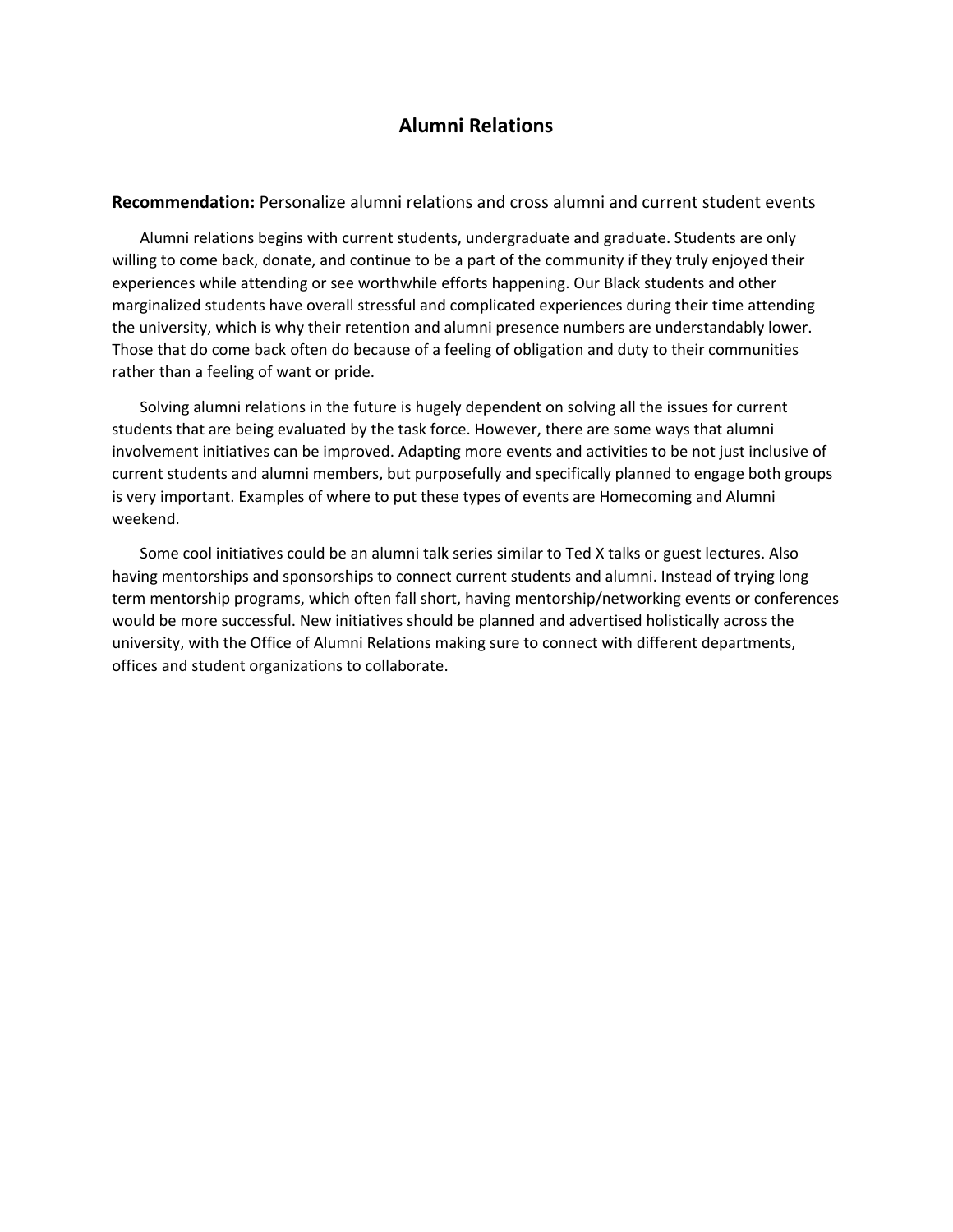### **Reporting Policies and Procedures**

**Recommendation:** Improve written policy, distribute more resources to handling Bias incidents, give equal severity to bias incidents and consequences

Members of Drexel's Black community and other marginalized communities have very little faith in the Office of Equality and Diversity and the system of reporting bias and discriminatory incidents. There is already concern with how the school handles sexual assault reports and investigations, so students have even less trust when it comes to the university handling discrimination, bias and racism with the thoroughness and severity it deserves. Building that trust back starts with showing students that the university holds both crimes to the same severity and importance, which is not currently the case. Shown below are the page tabs on the OED website for Discrimination, Harassment and Bias incidents and for Sexual Harassment, respectively.

| <b>REPORTING</b>                                                           | <b>REPORTING</b>                                                                                                                                                                                 |
|----------------------------------------------------------------------------|--------------------------------------------------------------------------------------------------------------------------------------------------------------------------------------------------|
| Overview<br><b>Discrimination, Harassment and Bias</b><br><b>Incidents</b> | Overview                                                                                                                                                                                         |
|                                                                            | <b>Discrimination, Harassment and Bias</b><br>Incidents                                                                                                                                          |
|                                                                            | <b>Sexual Harassment</b>                                                                                                                                                                         |
| Reporting<br><b>Resources</b>                                              | Reporting<br>How We're Trained<br><b>Title IX Coordinator</b><br><b>Confidential Resources</b><br><b>Medical &amp; Forensic Resources</b><br>Policies & Procedures<br><b>Violence Prevention</b> |
| Policies & Procedures                                                      |                                                                                                                                                                                                  |
| <b>Sexual Harassment</b>                                                   |                                                                                                                                                                                                  |

The difference tells students that Sexual Harassment is taken more seriously and is given more resources than incidents of bias, discrimination and racism. Under Discrimination, Harassment and Bias Incidents it is not said how personnel are trained to deal with such incidents, there is no specific coordinator or point of contact and there are no clear prevention measures. When you click on either link to give a report the result is even more worrisome. The writing on the sexual harassment reporting site is itself strictly conventional and rigid, and only makes the writing for the discrimination reporting site even more cold and sterile.



Further proving this is in the actual policies for both incidents. Sexual harassment and assault, as well as sex and gender-based discrimination, (OED-3) is given a zero-tolerance policy. This is very clear. However, the severity other identity-based discrimination (OED-1) is watered down with contradictory statements going on about the freedom of speech, as seen below.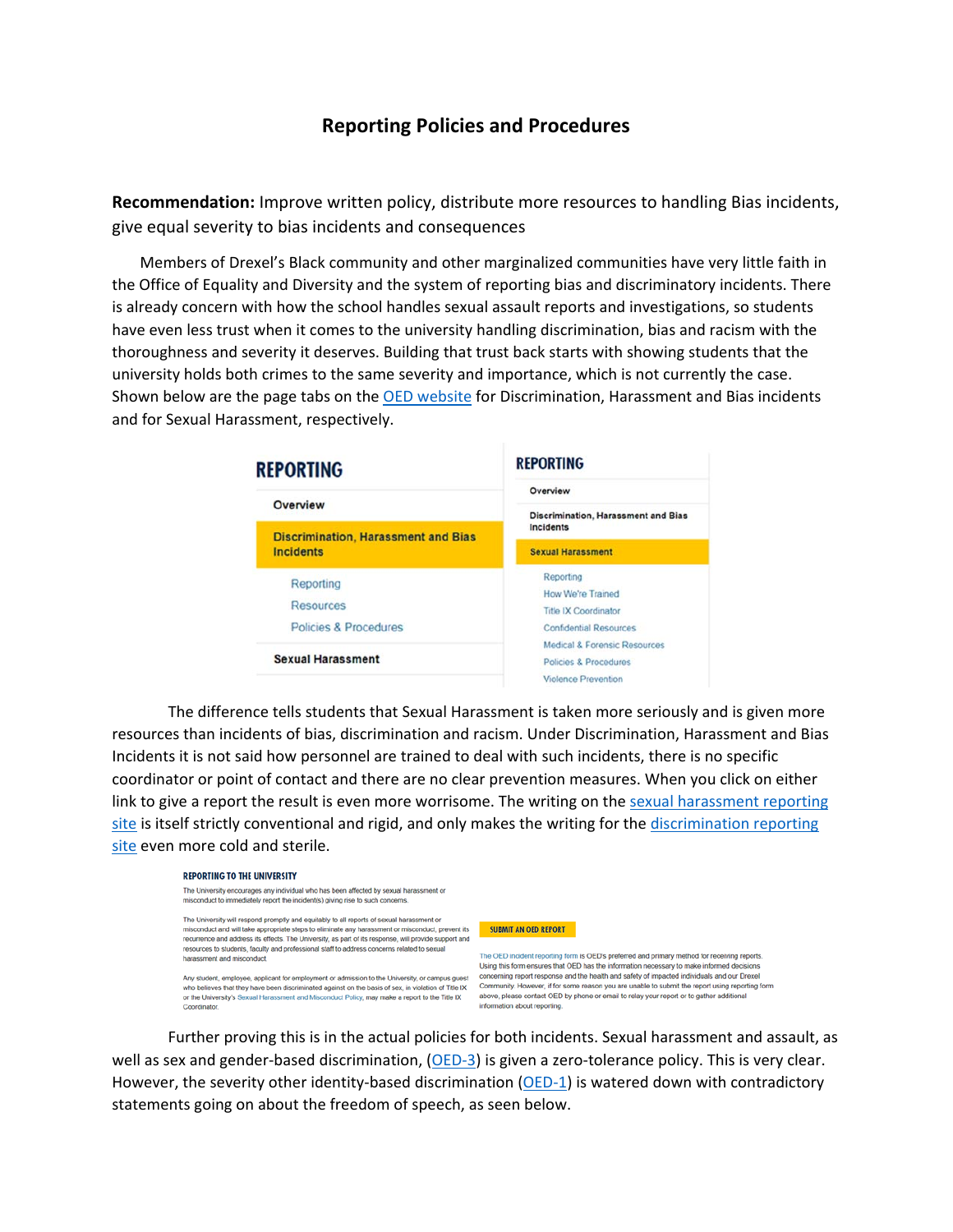diverse and global environment. Drexel considers acts of discrimination, harassment, and bias to be unacceptable and counter to its core mission and values. At the same time, freedom of expression and the right to disagree are fundamental to the educational experience and culture of our University. Nothing in this policy should be regarded as suppressing such intellectual freedom so long as any disagreements, arguments and/or debates are conducted in an atmosphere of tolerance and mutual respect.

Drexel University is committed to promoting tolerance in all forms, including tolerating the speech of those who disagree with the position of another individual, group or authority and expects such disagreement to be expressed in a manner that is respectful and tolerant. The University

This kind of language leaves a very dangerous grey area that those who uphold bias, discriminatory and racist ideals may hide behind in the name of intellectual freedom and freedom of speech. While we may have freedom of speech, it should not equate to freedom from consequences, and Drexel University needs to be steadfast in its own values and policies against discrimination.

These policies need to be critically read and rewritten, and more resources and staff need to be put towards Discrimination, Harassment and Bias incidents. Procedure and preventative measures also need to be looked at. Many students that do report are not checked up on, their cases are not adequately investigated, or their claims are not dealt with for whatever reason. The procedures for what happen after filing a report need to be made clear, as specifically as possible considering issues of confidentiality. And whatever issues lead to inconclusive investigations need to be dealt with.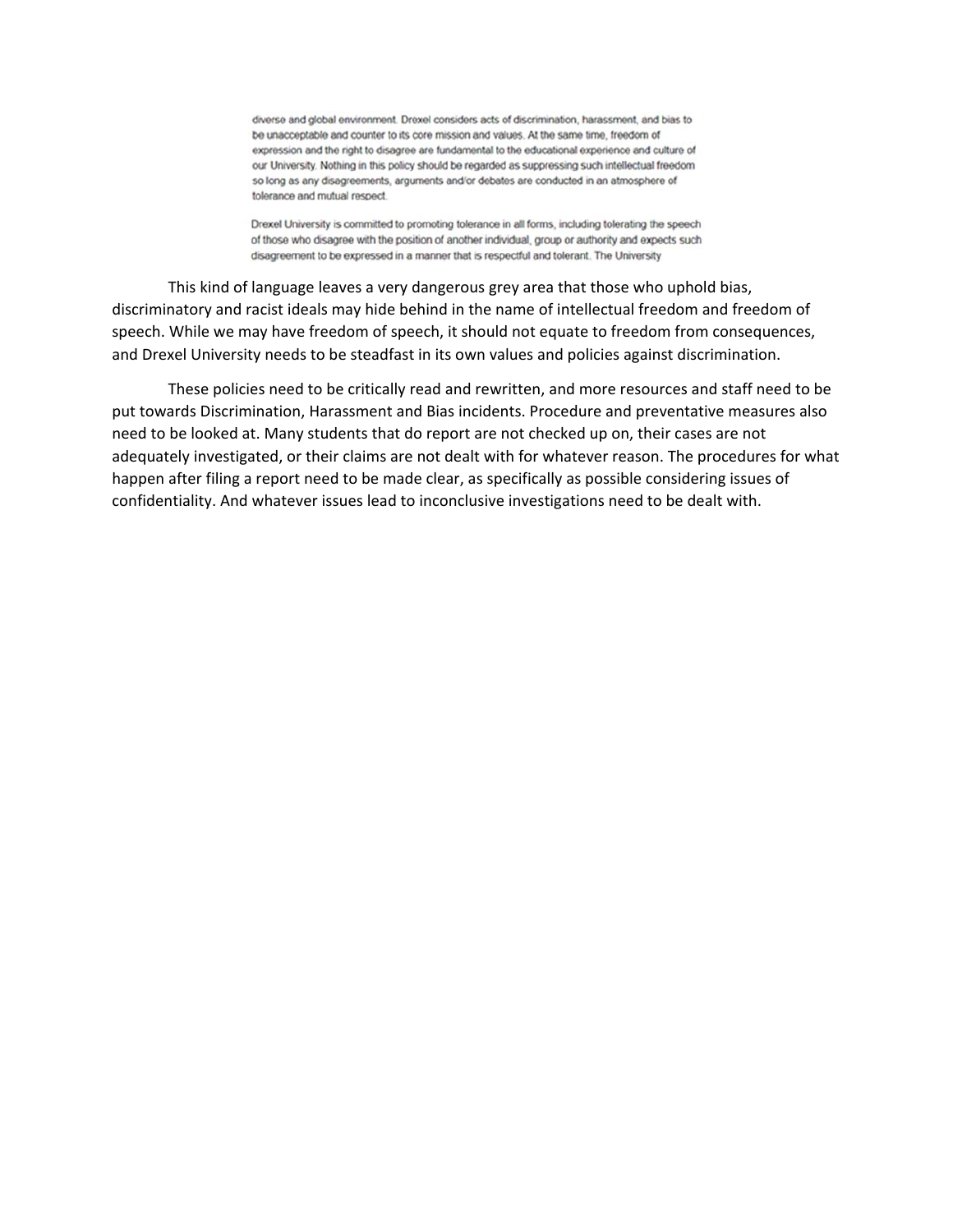## **Establishment of an Africana Studies Department**

**Recommendation:**  The creation of an Africana Studies Department offering major and minor degrees

Drexel University has had significant difficulties maintaining a stable program of Africana Studies for a long time. Many Black students interviewed by this task force subcommittee have lamented the lack of support given to this area of scholarship during their time at the university. Thus, the creation of a full Department of Africana Studies within the College of Arts and Sciences to become an academic center of Black cultural scholarship was a priority request of the students interviewed. For this aim to be achieved it will be necessary to create a university-level committee to construct the framework and oversee the formation of a Department of Africana Studies offering major and minor degrees to undergraduate and graduate students.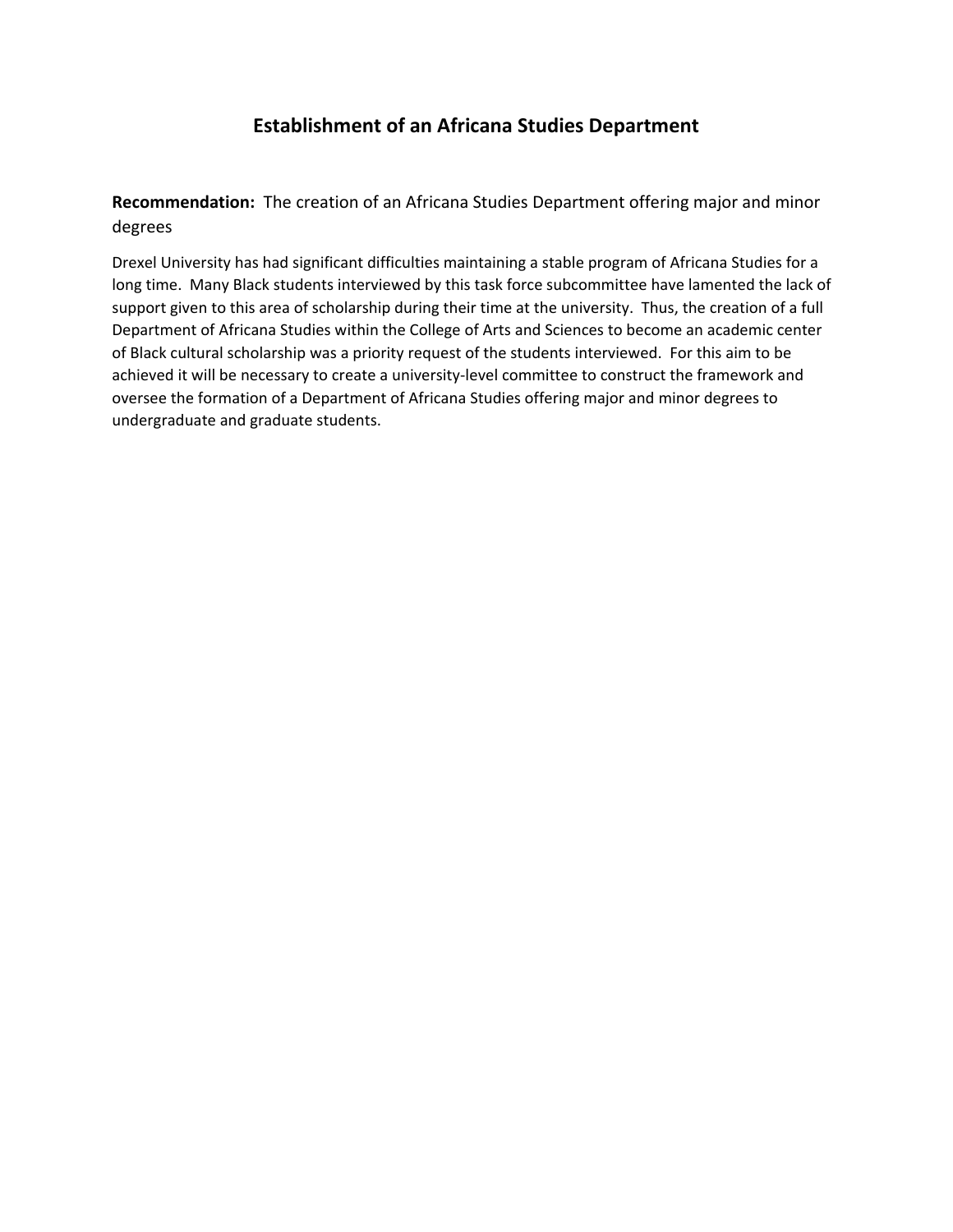## **Investment and Support of Steinbright IDEA committee**

**Recommendation:**  The creation of a more inclusive experience for underrepresented students in the Steinbright career services and Co-op program through investment and support of the IDEA committee.

One of the hallmark experiences of Drexel University students is cooperative education that provides real world professional employment opportunities to Drexel students as they completed their course of study. Co-op has notably become an integral and desired part of the Drexel education experience as originally envisioned by the founder Anthony J. Drexel. Thus, it is dismaying to learn that many underrepresented students do not feel that they are getting the full measure of the co-op experience. From the counseling to the hiring opportunities, underrepresented students report that their outcomes seem to be less than that of their majority counterparts. The Steinbright IDEA committee was formed to engage these particular issues and to propose ways to mitigate the racial biases in the Steinbright system. This recommendation serves to support the IDEA effort.